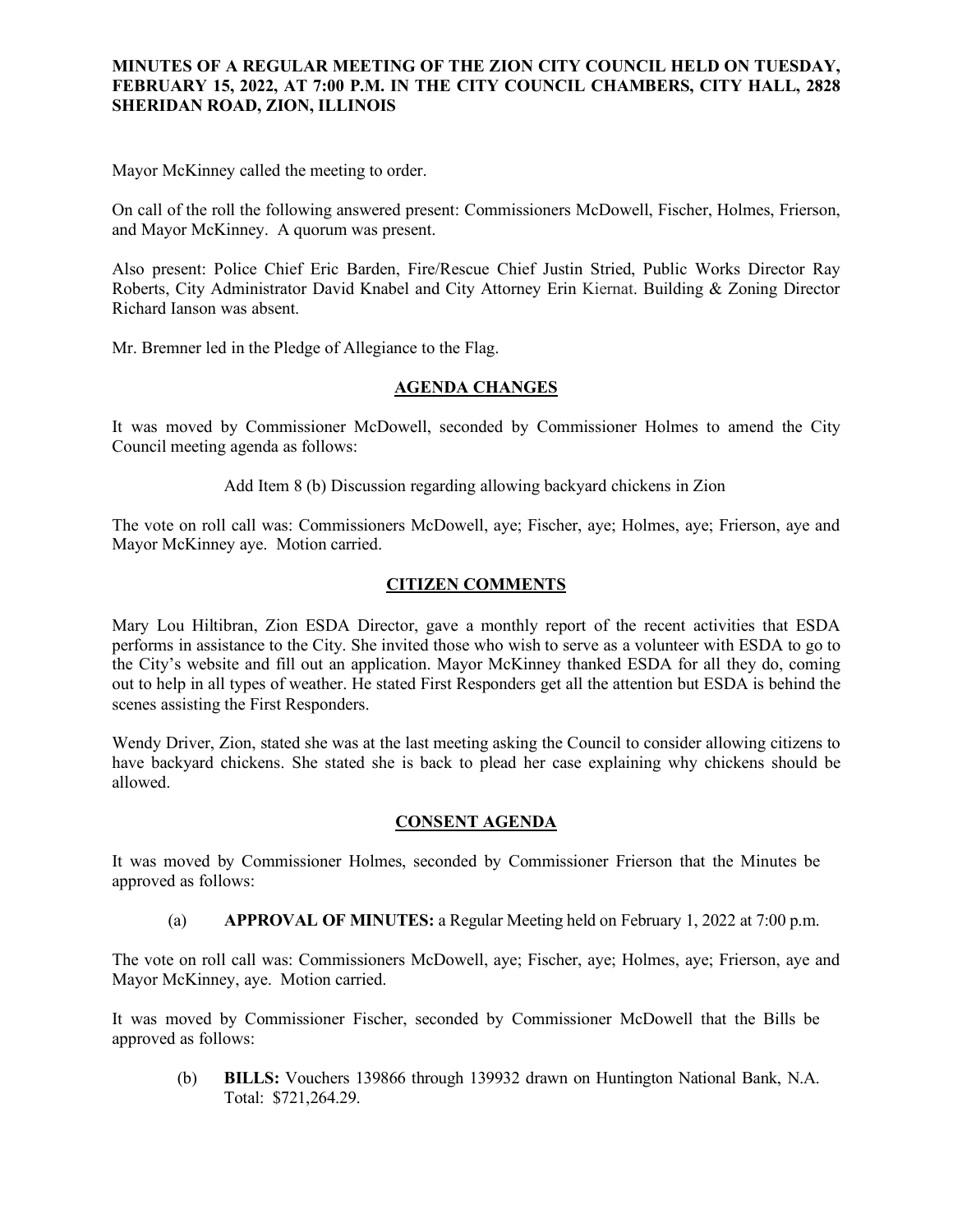The vote on roll call was: Commissioners McDowell, aye; Fischer, aye; Holmes, aye; Frierson, aye and Mayor McKinney, aye. Motion carried.

## **ABATING TAX/GENERAL OBLIGATION BONDS - SERIES 2017**

Administrator Knabel stated when the City issues bonds they are required to provide collateral for the financing. The Bonds are written stating the City will set aside the money for the next year' principal and interest in a separate escrow account. If this is done the taxes can be abated, which means you do not levy for them. If this is not done then the City would be required to levy additional funds to cover the debt service so the bank would have collateral in their bonds. Due to the fact that the funds had been set aside in December in accordance with the bond agreement, he is now requesting abatement of the principal and interest amount from the 2021 tax levy. Commissioner Fischer asked what the \$3,000,000 was spent on. Administrator Knabel stated if was for the purchase of the ballfield. In 2012 they had an agreement to pay the property taxes on the property which came to about \$270,000 a year without City ownership of the property. They decided to convert the property to a purchase in order to use the property for future development and to have an asset for the City. Commissioner Fischer asked if they have a contract for Broker to sell the property. Administrator Knabel stated they are in the process of trying to consolidate all City-owned properties for a Broker to market all of the properties.

It was moved by Commissioner Frierson, seconded by Commissioner Fischer that an Ordinance (22-0-3) be passed abating the tax heretofore levied for the Year 2021 to pay the Principal of and Interest on \$3,140,000 Taxable General Obligation Bonds (Alternate Revenue Source), Series 2017, of the City of Zion, Lake County, Illinois. The vote on roll call was: Commissioners McDowell, aye; Fischer, aye; Holmes, aye; Frierson, aye and Mayor McKinney, aye. Ordinance passed.

## **AGREEMENT/BLACKBOARD INC/EMERGECY NOTIFIATION SERVICES**

A memo (22-DOC-9) was received from Chief Stried requesting approval of a renewal agreement with Blackboard Inc. for Emergency Notification Services. The City's BlackBoard Connect contract is currently up for renewal as of March 25, 2022. Staff is recommending approval of the renewal in the amount of \$11,505. As in the past, the joint JETSB fund will reimburse 50% of the funds for the emergency notification system. The remaining funds will come from the City's E-911 Fund budget. Chief Stried urged all residents of Zion to register with BlackBoard Connect to receive rare but noteworthy messages from City staff. Easy instructions can be found on the homepage of the City's website. Mayor McKinney stated they have used the system in the past to let residents know about the available COVID shots and about a dangerous accident on the highway. The more people that sign up, the better opportunity the City has to reach the residents. Notifications can be received by a phone call, text or email.

It was moved by Commissioner Frierson, seconded by Commissioner Holmes to approve an agreement between Blackboard, Inc. and the City of Zion for Emergency Notification Services. The vote on roll call was: Commissioners McDowell, aye; Holmes, aye; aye; Frierson, aye and Mayor McKinney, aye. Motion carried.

# **DISCUSSION/BACKYARD CHICKENS**

Commissioner Holmes stated she added this item to the agenda to make sure the subject of the backyard chickens did not get overlooked. Mayor McKinney stated the City currently has a process in place and they will review the parameters in the County, the City Code and other surrounding communities. He reminded the public that the set-up for each community is different. They will investigate to see if this is feasible. Administrator Knabel stated they did look at the information regarding County guidelines provided by Ms. Driver and two things were noted, the 30 ft setbacks and the regulations that they cannot be so many feet from the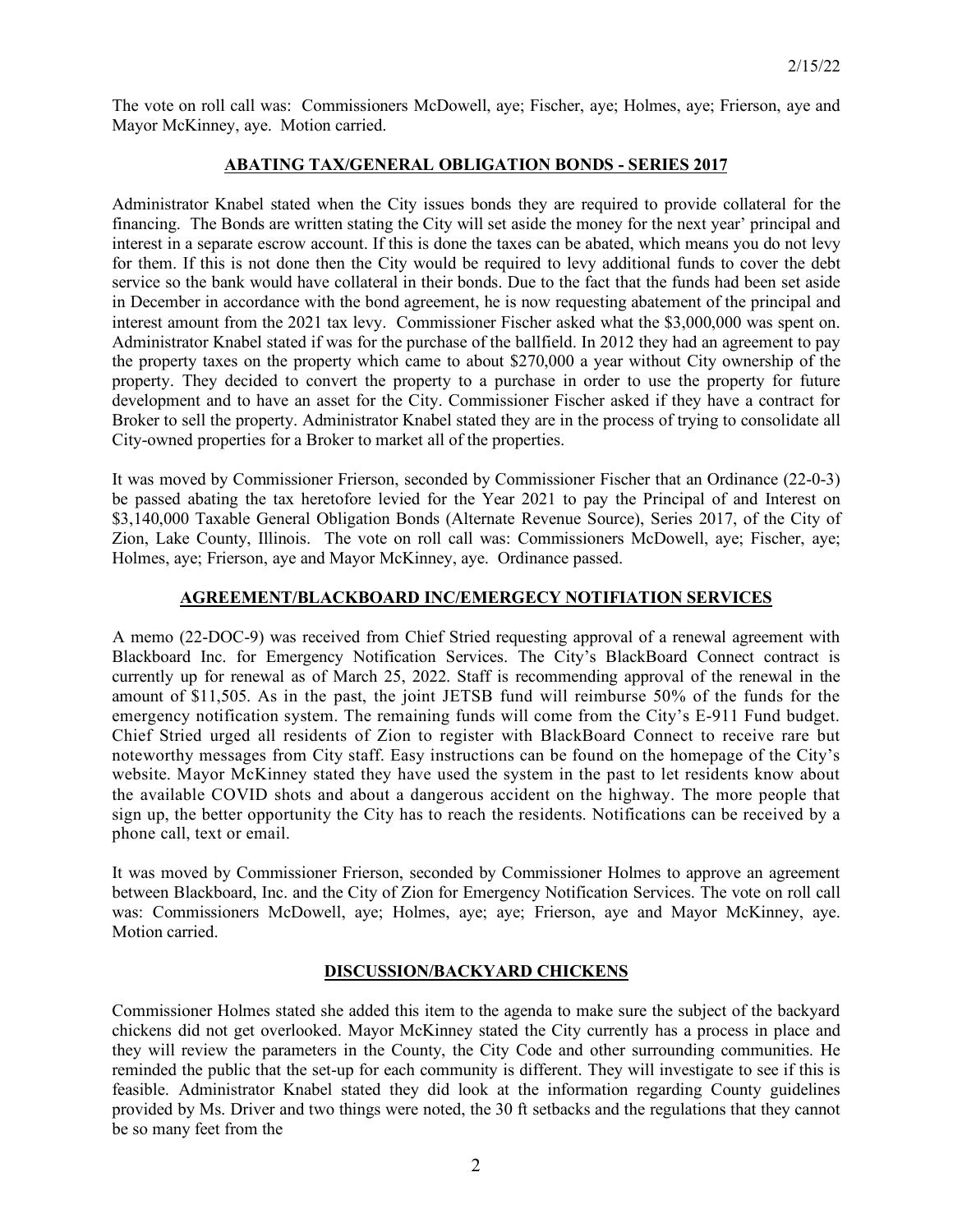street. They are trying to look at it to see if it can work in Zion and see if anyone would be eligible. Ms. Driver stated that she received information from Director Ianson that he will look into it.

### **DEPARTMENTAL COMMENTARY**

Director Roberts stated the Lake County Board approved a resolution for the operation of Ride Lake County, a new countywide paratransit service. Seniors age 60+ and people with disabilities can get transportation to any area of Lake County for work, shopping, medical appointments, and more. Beginning May 1<sup>st</sup> eligible residents can schedule a trip to or from anywhere in Lake County through Pace's Call Center. The service will run from 6 a.m. – 6 p.m. seven days a week, excluding holidays. One-way fare costs will vary between \$2.00 and \$6.00 depending on how far you travel. Additional information regarding the service including how to sign up is available on Lake County's website at lakecountyil.gov/RLD. Mayor McKinney stated he is a member of the Lake County Housing and Community Development Commission and they to have been working on providing transportation for seniors and those with disabilities.

Chief Stried offered residents without computers help in signing up for Blackboard Connect. He suggested residents contact him by phone at 847-746-4042 or by email [justins@zion.il.us](mailto:justins@zion.il.us) to coordinate it. Additionally, he asked residents to help keep the fire hydrants clear during a snowfall along with their walkways and steps for EMS access. He suggested those who are able should try to help out an elderly or disabled neighbor.

Chief Barden shared the following information:

Officers will be enforcing the 2:00 a.m. to 6:00 a.m. no parking ordinance. Citizens may call the police department to be put their vehicles on a list for overnight parking to avoid a citation.

They will also be enforcing the City sticker ordinance.

They will be hiring officers at the PD in the coming months.

With spring approaching, and the possibility of storms he asked that citizens turn their headlights on and slow down.

Administrator Knabel stated on Saturday, March 12, 2022 from 10:00 a.m. to 12:00 p.m. at ZBTHS South Commons, the taxing bodies and staff will be holding a Community meeting recapping the things that they each have accomplished. This will be a chance to meet with the public and have them provide feedback to to the taxing bodies to listen to and take in how to make things better in Zion.

Commissioner Frierson stated have been working on a few things this month. They recently had a chance to sit down with the State's Attorney's office to talk about some of the personnel changes within their office and expanded prosecution. They will be switching to a vertical prosecution strategy which will help with some of Zion's repeat offenders. They also met with Donna from their office to talk about the Living Room Wellness Center in Waukegan to talk about expanding some of the opportunities here for providing services for those with mental or behavioral health disorders. Also discussed was grant opportunities to extend for partnerships in Zion. In partnership with the Lake County Health Department through the Coalition for Healthy Communities there will be a mental health first aid class on March 18<sup>th</sup> at 8:30 a.m. It will be an 8 hour in person session and has limited seating. If interested, contact Commissioner Frierson at [richardf@zion.il.us.](mailto:richardf@zion.il.us) Mayor McKinney stated they continue to work with the State's Attorney and the PD to identify residents that can help with some of the youngsters that may be heading down the wrong path and try and look at prevention instead of punishment when things happen. Part of the quest is improving public safety. There has been an uptick in violence and financial struggles in the communities